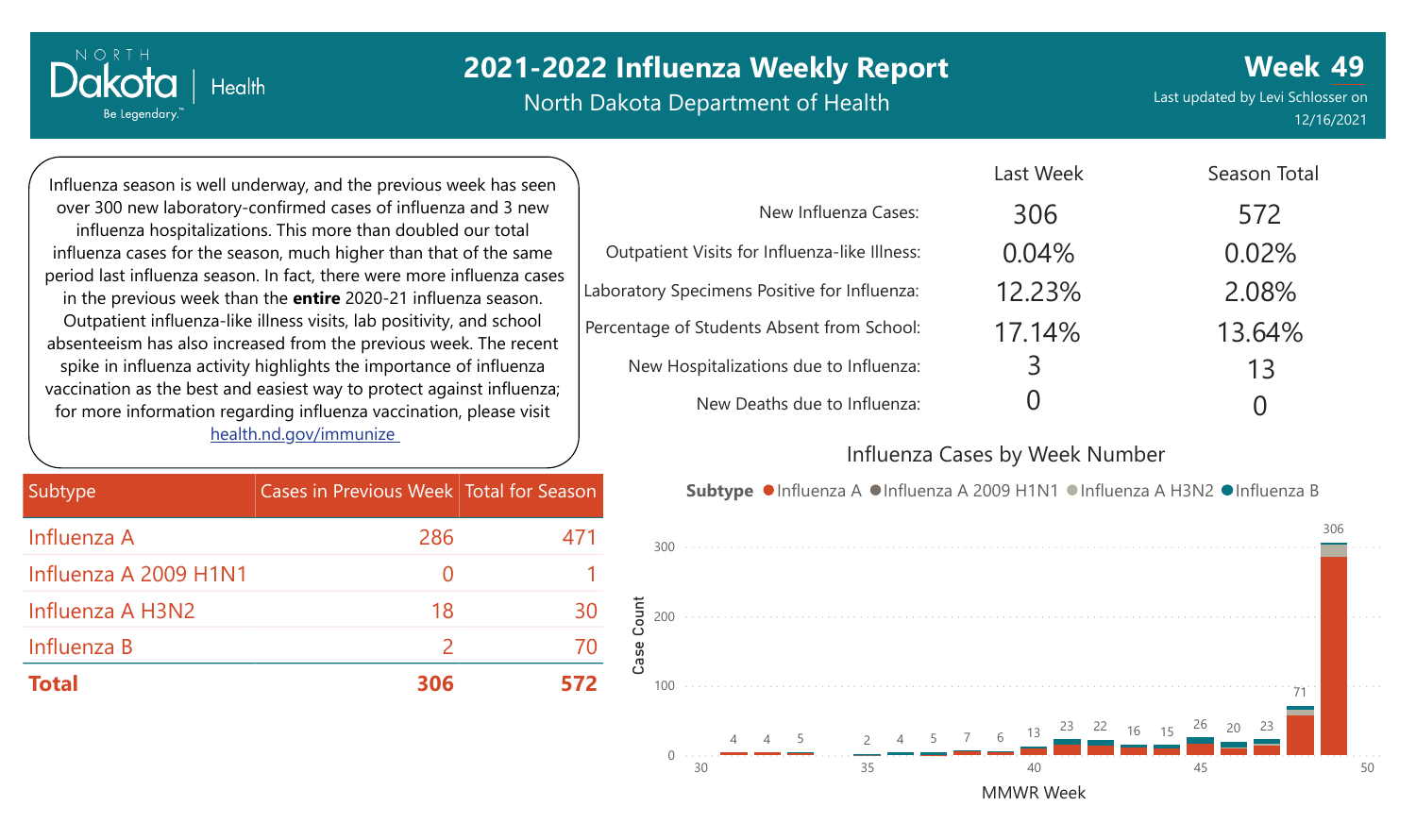

## **2021-2022 Influenza Weekly Report** North Dakota Department of Health

**Week 49** Last updated by Levi Schlosser on 12/16/2021

Laboratory-confirmed influenza is a reportable disease in North Dakota. Influenza "cases" include people that have tested positive for influenza in a healthcare setting. It does not include people with influenza who did not seek healthcare, or were diagnosed without a lab test, which is common. The true number of people in North Dakota is underrepresented, but case data allows us where influenza is circulating and in what populations. It also provides context regarding how the current season compares with previous seasons. Find more information about cases on ndflu.com

Influenza Cases by Gender





Total Influenza Cases by County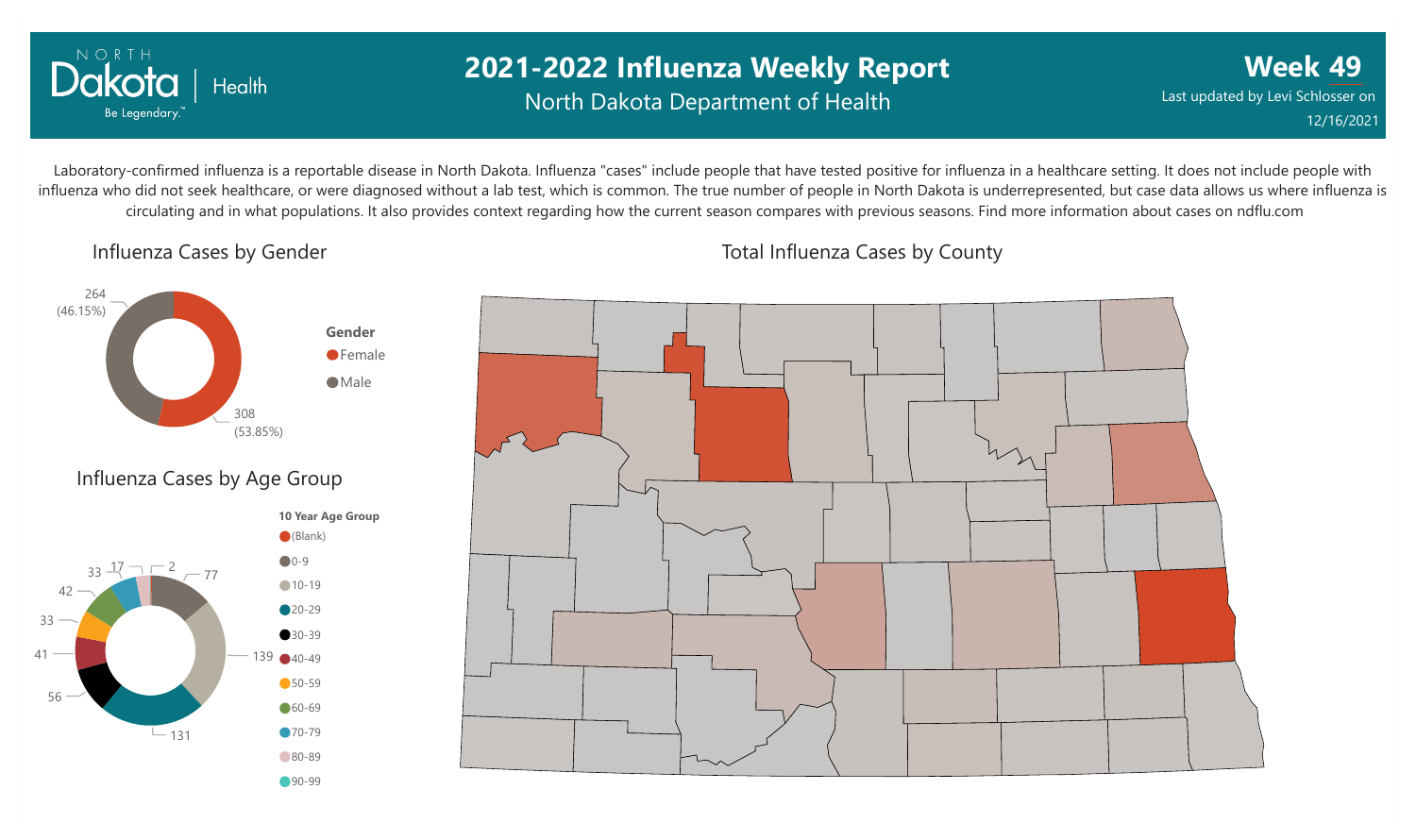

NORTH

Dakota

Be Legendary.

Health

North Dakota Department of Health

Last updated by Levi Schlosser on 12/16/2021

**Week 49**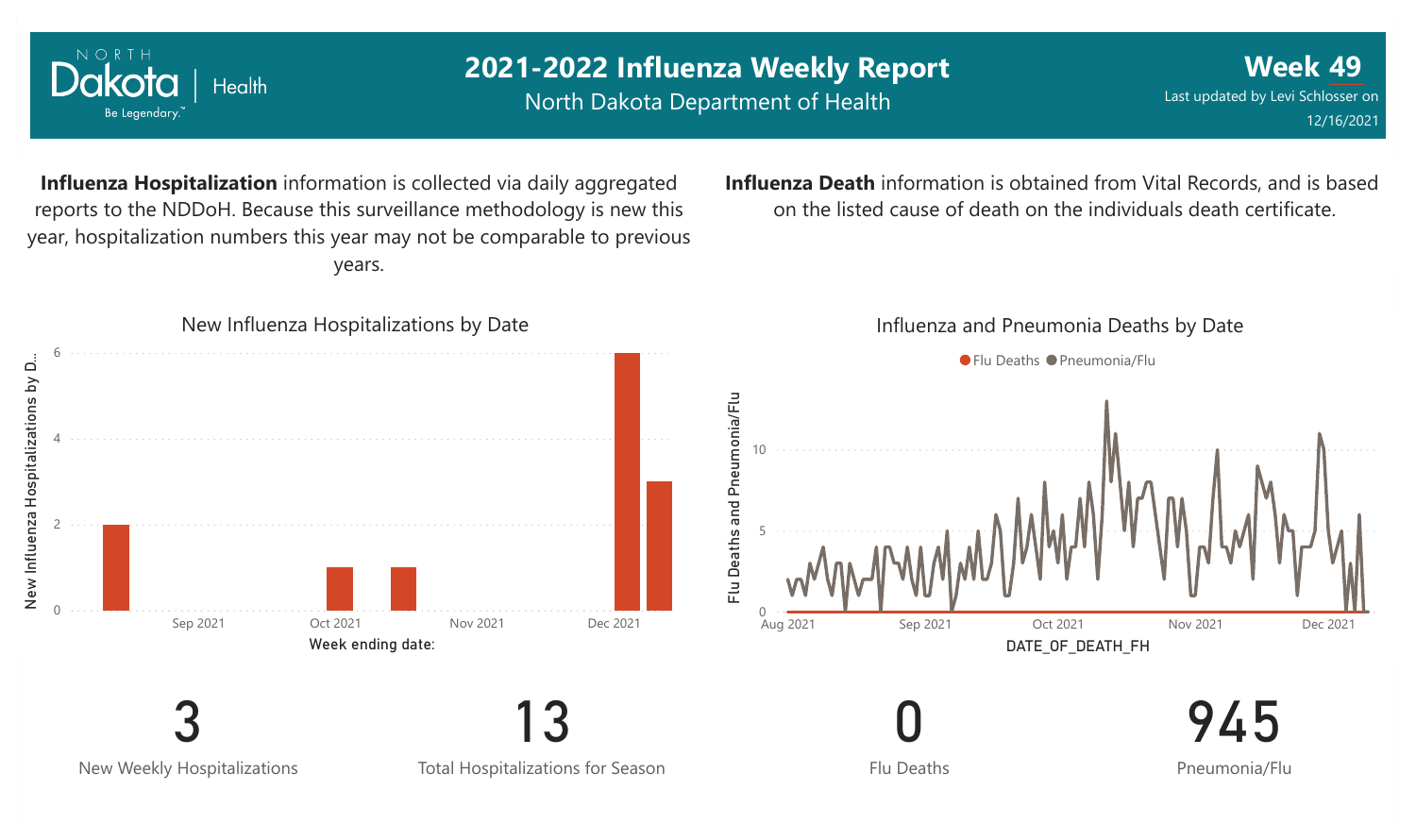

North Dakota Department of Health

Flu Positivity

**Week 49** Last updated by Levi Schlosser on 12/16/2021

**Outpatient Influenza-like Illness (ILI)** The NDDoH participates in the national U.S. Outpatient Influenza-like Illness Surveillance Network (ILINet). Data from participating outpatient providers in north Dakota are pooled to create a state-wide estimate for the weekly percent of healthcare visists due to influenza-like illness (ILI). Patients presenting with a fever of 100 degrees or greater AND a cough and/or sore throat are considered to have ILI. For more information [on state and national ILINet data, see FluView](http://fluview%20interactive/) Interactive

**Sentinel Laboratory Data** The NDDoH receives influenza and RSV testing data from participating sentinel laboratories across the state. The total number of positive tests and the total number of tests conducted are reported and used to create a state-wide percent positivity statistic. For influenza, percent positivity of 10% or greater indicates 'season level' influenza activity.



| <b>Week Ending Date:</b><br>▲ | Total # of Patients Seen for Any Reason Percent ILI |       |
|-------------------------------|-----------------------------------------------------|-------|
| Saturday, November 06, 2021   | 3,832                                               | 0.03% |
| Saturday, November 13, 2021   | 3,702                                               | 0.03% |
| Saturday, November 20, 2021   | 3,442                                               | 0.02% |
| Saturday, November 27, 2021   | 3,426                                               | 0.03% |
| Saturday, December 04, 2021   | 3,825                                               | 0.03% |
| Saturday, December 11, 2021   | 3,498                                               | 0.04% |
| <b>Total</b>                  | 21,725                                              | 0.03% |

# Flu Positivity by Week 0% 2% 4% Sep 2021 Oct 2021 Nov 2021 Dec 2021

Week ending date:

#### Week ending date: Total Number of Specimens Tested Flu Positivity Saturday, November 06, 2021 Saturday, November 13, 2021 Saturday, November 20, 2021 Saturday, November 27, 2021 Saturday, December 04, 2021 Saturday, December 11, 2021 883 752 772 743 1,075 924 0.79% 0.13% 0.52% 1.48% 3.72% 12.23% **Total 5,149 3.42%**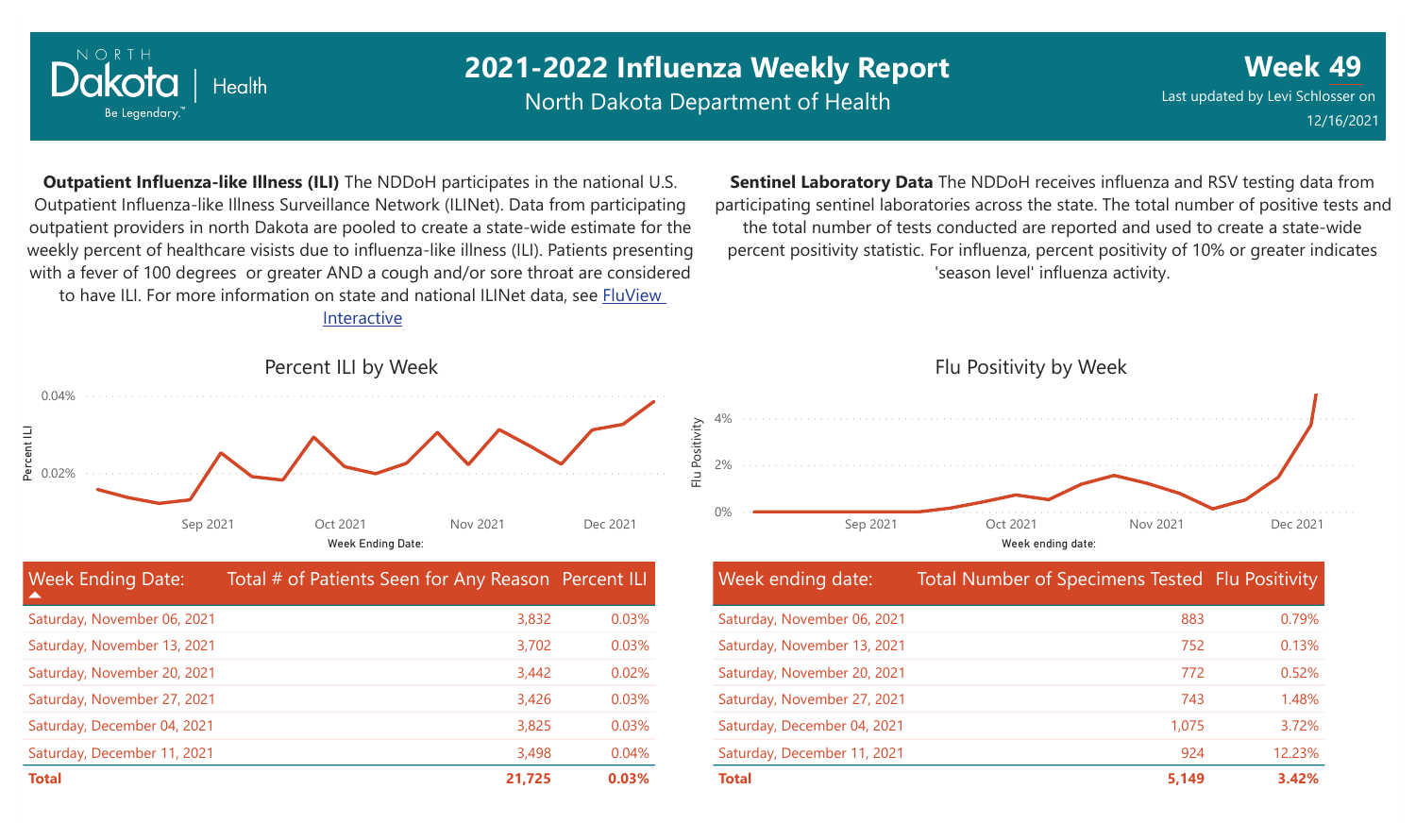

## **2021-2022 Influenza Weekly Report** North Dakota Department of Health

During the influenza season, increases in the **school absenteeism** data cab be used as an early indicator for influenza circulation. The NDDoH received absenteeism data from a majority of schools in the state. Data here include absences for all reasons.



During the influenza season, **influenza outbreaks** are common anywhere people gather, including schools, child care centers, long-term care facilities, and health care facilities. Outbreaks of influenza or influenza-like illness may be reported to the NDDoH. The following outbreaks have been reported this season.

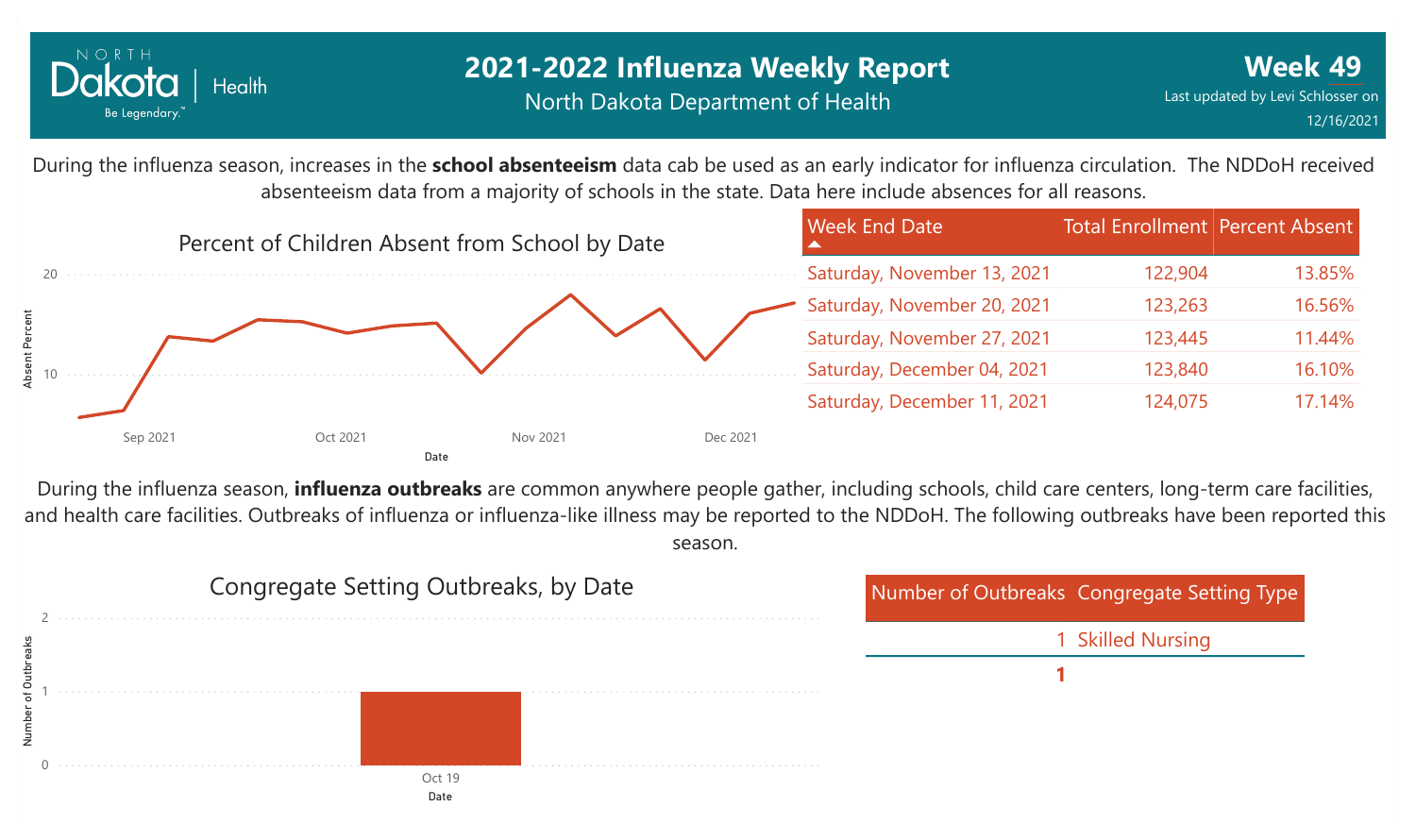

## **2021-2022 Influenza Weekly Report** North Dakota Department of Health

**Week 49** Last updated by Levi Schlosser on 12/16/2021

**Influenza vaccine doses administered** data from the North Dakota Immunization Information System (NDIIS) includes all administered doses of flu vaccine documented in the NDIIS to records with a North Dakota address. Adult immunizations do not have to be reported to the NDIIS so there may be more influenza vaccine doses being administered that are not reported to the NDIIS. Age groups are determined base on age at time of vaccination.



#### Doses Administered by Age Group

#### Statewide Doses Administered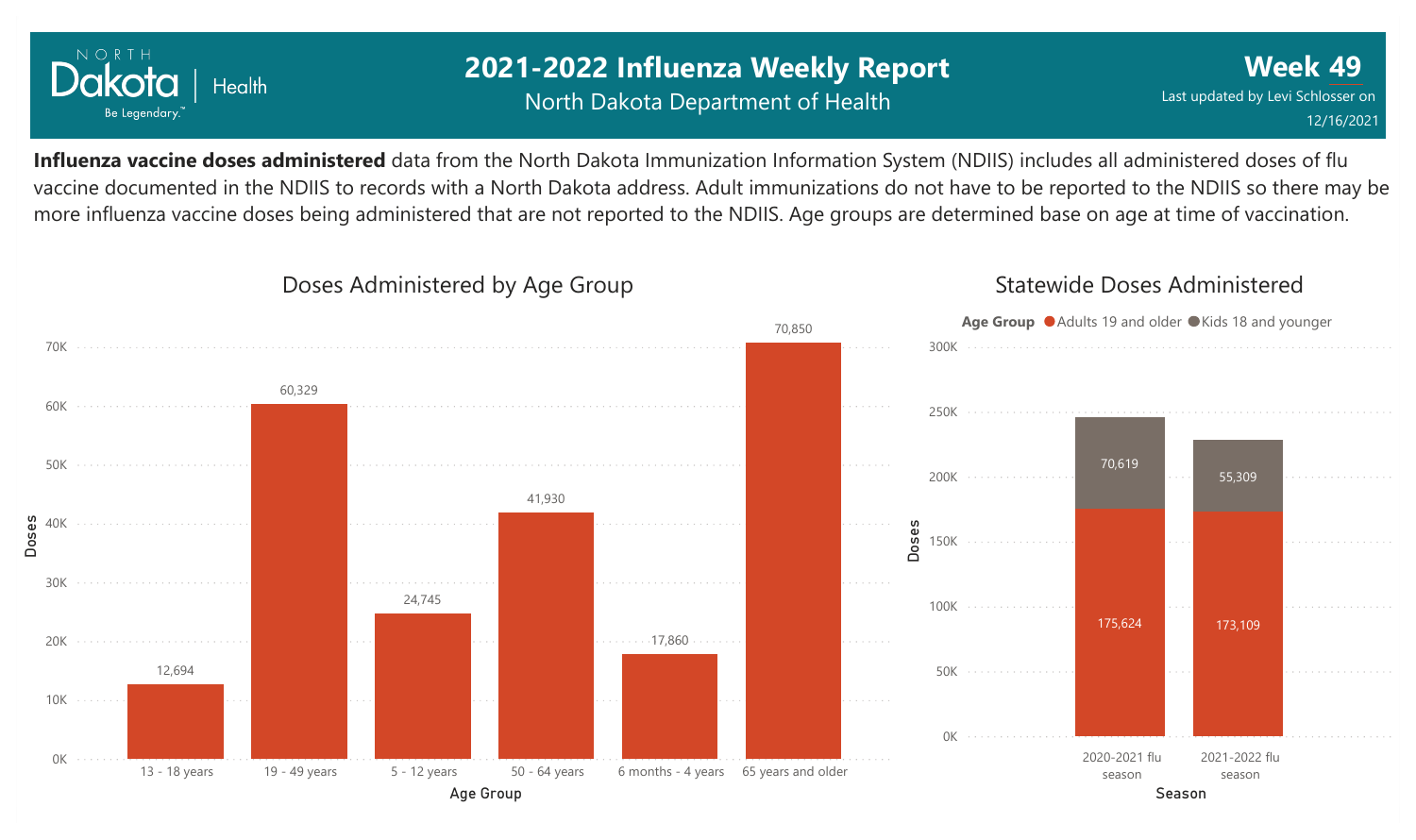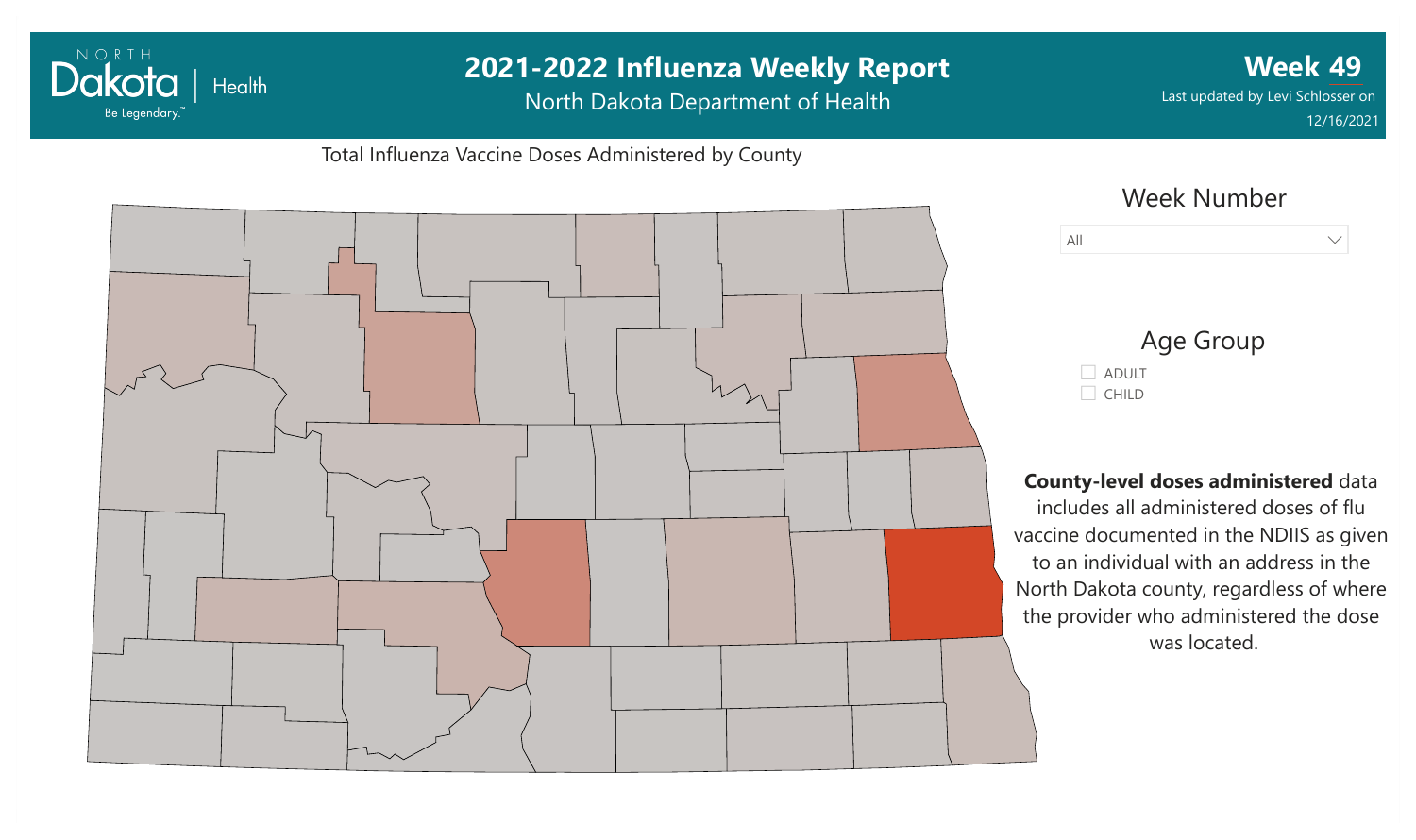North Dakota Department of Health

#### Statewide Flu Coverage for 2021-22 Season 0% 10% 20% 30% Season 2020-2021 flu season 2021-2022 flu season 26.80% 30.65% 28.70% 30.17% 34.90% 28.02% Age Group ● Adults 19 and older ● All ND 6 months and older ● Kids 18 and younger Statewide Flu Coverage for Children <=18

Rate

NORTH

Dakota

Be Legendary.

**Health** 

NDIIS data can also be used to estimate the percent of North Dakotans in each age group that have received at least one dose of influenza vaccine so far this flu season. NDIIS records included in **statewide coverage rates** must have a North Dakota address.

Adult immunizations do not have to be reported to the NDIIS so adult coverage rates may be higher.

#### Statewide Flu Coverage for Adults >= 19